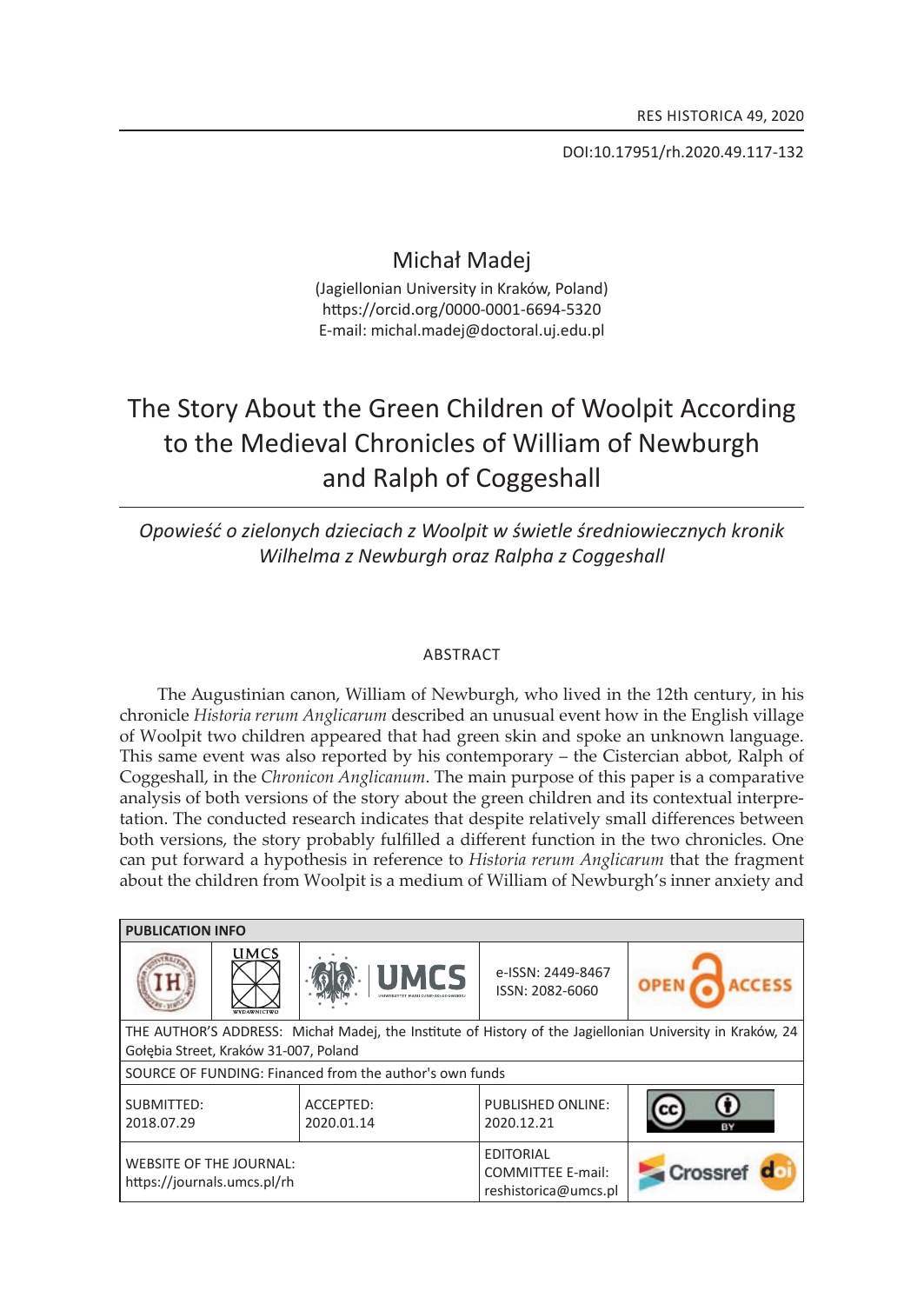trauma – a man who considered himself an Englishman but lived in a Anglo-Norman society. in the case of the second chronicle this story could have had a didactic function and Ralph of Coggeshall probably wanted to draw the attention of his listeners towards what is different, unknown.

Key words: green children of Woolpit, medieval England, Ralph of Coggeshall, William of Newburgh

Medieval chroniclers wrote their works so that the memory of past events would be preserved. however, one has to bear in mind that at that time any history was understood in terms of sacred history – whatever happened, did so for a reason, and in the eyes of a medieval author the reason behind everything was God. Thus, a given chronicle was to assist the readers in attaining salvation, for instance, by demonstrating how the good were rewarded and the wicked – punished. Partly for that reason, annalists of the olden days included in their chronicles not only accounts of events, year after year, but also various testimonies of unusual occurrences: miracles, revelations, visions, and other inexplicable phenomena of the kind<sup>1</sup>. Another stimulus to write about such matters may have been the position taken by St Augustine, who believed that no significant difference exists between what is considered common and unusual, for the greatest of all miracles is the very existence of the world. hence, according to him, all within the world does in a certain sense constitute a miracle. Therefore, when a chronicler regarded an affair out of the ordinary as something worth noting, he would not hesitate to do so<sup>2</sup>.

In this paper, I am going to describe and make an attempt at interpreting one of the most unusual events recorded concurrently in a pair of works composed in the English territories – the history behind the discovery of green children. Chronologically, the first to include a mention of it is *Historia rerum Anglicarum* by the Augustinian canon William of Newburgh (died ca. 1198), written several years before his demise. the author described the events between the Battle of Hastings and the year 1198, when his narrative discontinues<sup>3</sup>. The other work is *Chronicon Anglicanum* authored by a Cistercian abbot Ralph of Coggeshall (he died after 1227), whose chronicle also opens with the events of 1066. We are aware, however, that

<sup>&</sup>lt;sup>1</sup> N.F. Partner, *Serious Entertainments. The Writing of History in Twelfth-Century England,* Chicago 1977, pp. 124–127; C. watkins, *Memories of the Marvellous in the Anglo-Norman*  Realm, in: *Medieval Memories. Men, Women and the Past. 700–1300*, ed. E. van Houts, London 2001, p. 93.

<sup>&</sup>lt;sup>2</sup> K. Brewer, *Wonder and Skepticism in the Middle Ages*, London 2016, pp. 32–34.

<sup>&</sup>lt;sup>3</sup> A. Gransden, *Historical Writing in England c.* 550 – *c.* 1307, London 1974, pp. 263–264.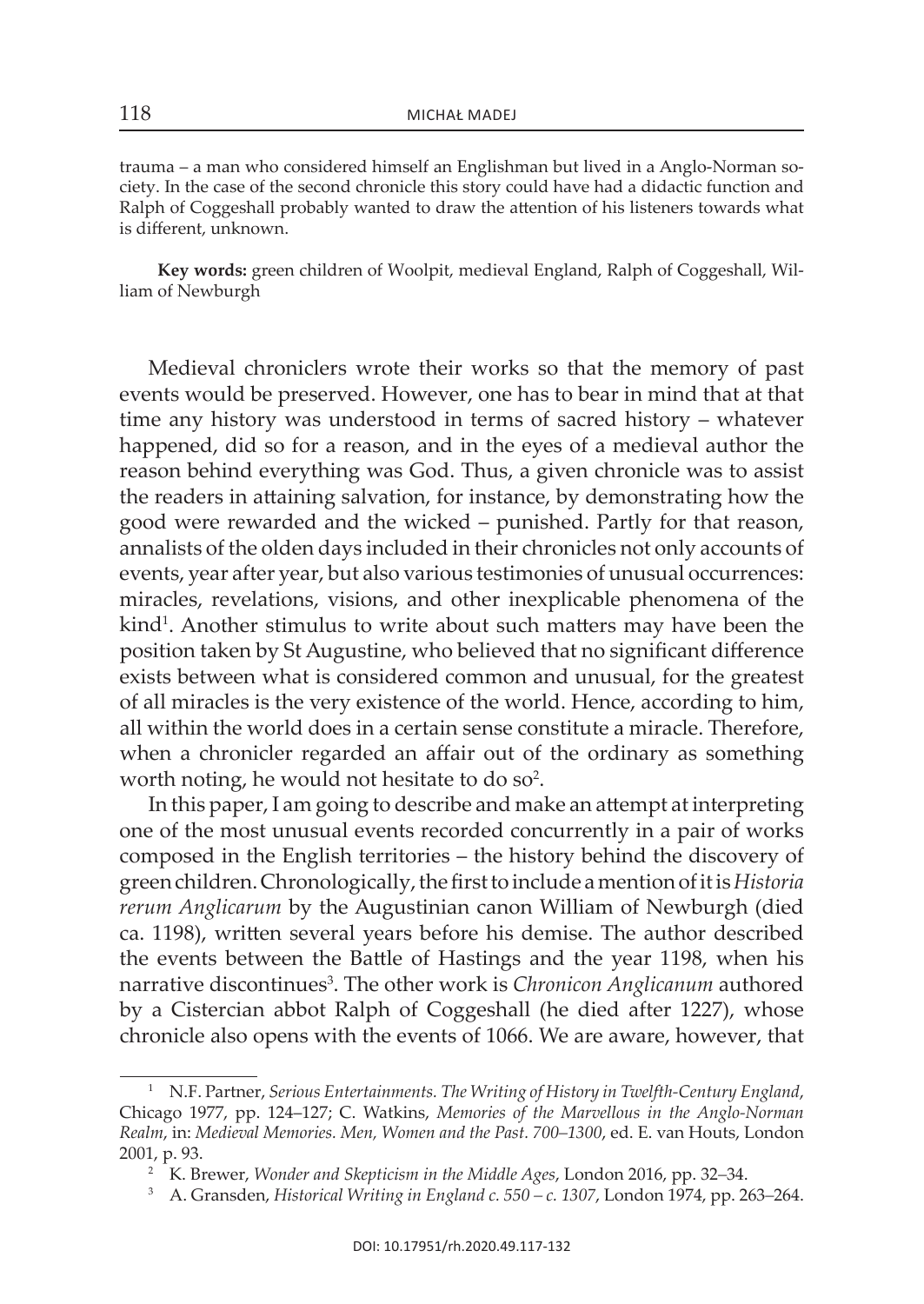the records created by him pertain to the period 1187–1224, and that they were written in the 1220s<sup>4</sup>.

William of Newburgh wrote that during the rule of Stephen, King of England (1135–1154) in the village of Woolpit (owing its name to the nearby pits, serving as wolf traps), during a harvest from one of such pits, two children emerged: a boy and a girl, siblings. the color of their skin was green, all over. their attire, crafted of an unknown fabric, was also of an unusual hue. Captured by peasants, they were taken to the village. For several days, the children received no food, and the local community could not come to terms with their bizarre appearance. Eventually, on the verge of their death of starvation, people started giving them food, yet they refused to eat anything. By a complete accident, however, one of the peasants came from his field carrying some broad beans. That prompted the children to search the stems for beans, and when their efforts proved of no avail, they cried. someone noticed their behavior, opened the pods and took out the beans, that the children ate with mirth. For several months, the children would eat nothing else, until over time they decided to try some bread. At a later stage, they learned the English speech and lost their green skin color. It was then that they came to be christened. soon afterwards, the little boy died, but his sister was doing well and seemed no different from other people. she was said to have married someone from the village of Lynn.

In a later section of his chronicle, William of Newburgh recorded that when the children had learned the English of the time, they were asked endless questions about many things, above all about who they were and where they had come from. To that, the children answered that they were from 'Saint Martin's Land', who was to be particularly worshipped in the country of their birth. still, they did not know where that country was situated. They were only able to remember that while shepherding the cattle of their father, they heard something like the tone of bells and while listening to the sound, they experienced a bizarre sensation and for reasons unknown found themselves in Woolpit. Besides that, the children revealed that their homeland was christian, and they had churches there like in England, but the lands were not lit by the sun; the little light they had was similar to that just before the dawn or shortly after the dusk in England. They also mentioned a certain bright area, visible from 'Saint Martin's Land', but separated from it by a great river<sup>5</sup>.

<sup>4</sup>*Ibidem*, pp. 322*–*324.

<sup>&</sup>lt;sup>5</sup> 'Historia rerum Anglicarum' of William of Newburgh [hereinafter: HRA], in: Chronicles of the Reigns of Stephen, Henry II and Richard I (Rolls Series, vol. 82), ed. R. Howlett, vol. 1, london 1884, pp. 82*–*84.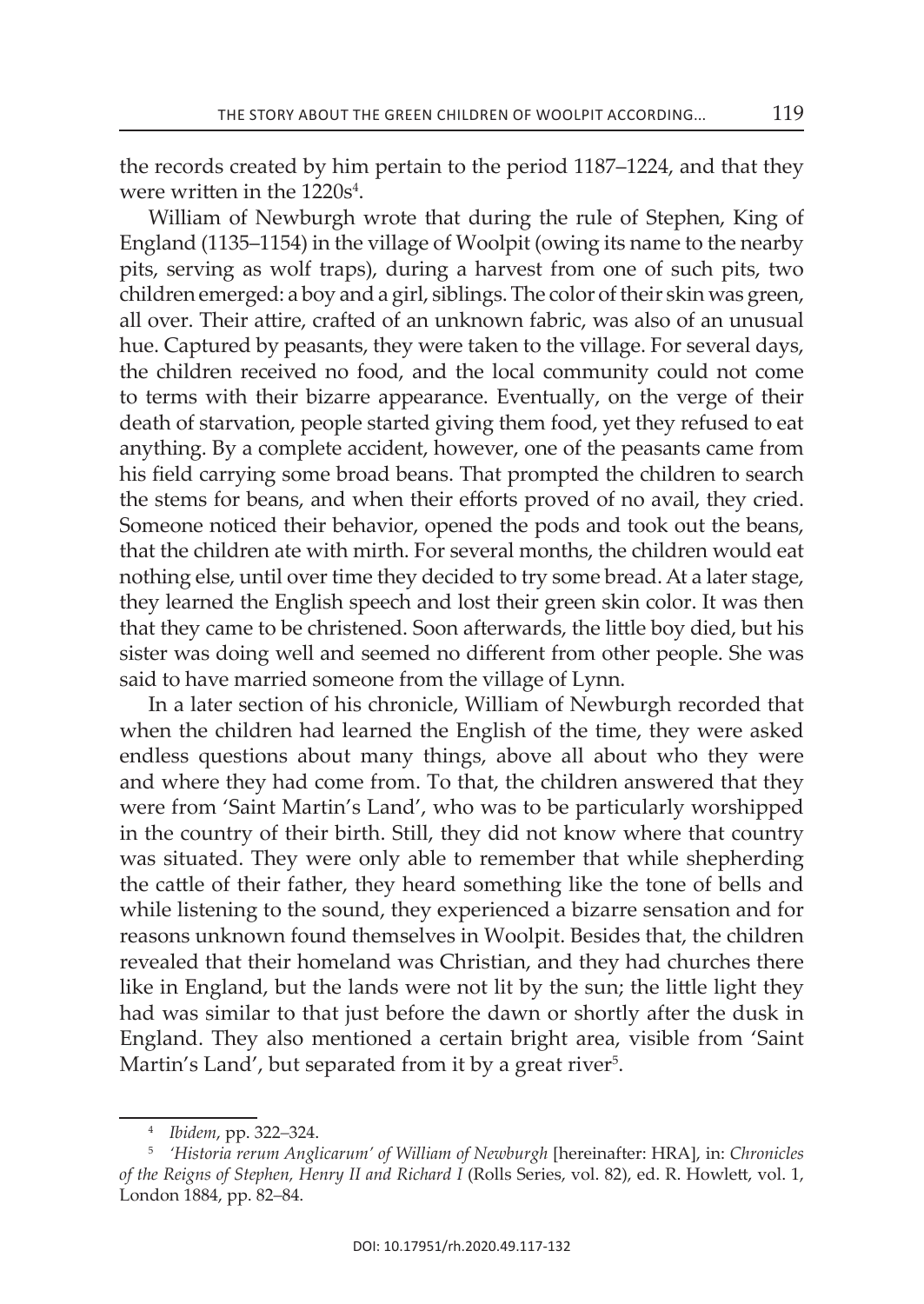there are several differences in the description of the event provided by Ralph of Coggeshall. The children, though discovered in Woolpit, were brought to the village of Wykes, to the house of Sir Richard de Calne. Together with his household, he became the source of information for the chronicler. after her brother's death, the girl was christened and served the knight, but she was of wanton and arrogant disposition. she later admitted that she had initially thought only broad beans were edible. she also claimed that where she came from everyone and everything was green. she and her brother were to reach Woolpit through a certain cave. To their surprise, they were swept with sunlight and warm air. Although frightened when people wanted to catch them, they were no longer able to find the entrance to the cave<sup>6</sup>.

The connection between these two stories remains unclear. It was normal practice for medieval chroniclers to copy entire passages from works by other authors – at times even word for word – in their own compositions without making any references. in that regard, William of Newburgh and Ralph of Coggeshall were no exceptions (though research has demonstrated that the former made an effort to paraphrase the sources he had used)<sup>7</sup>. It must be ruled out, however, that either of our chroniclers used the other's work, as the texts differ both in language and in style. Nevertheless, the similarity of content is so uncanny that it ought to be assumed that both had the same source<sup>8</sup>.

From the chronicle of William of Newburgh, we learn that he acquired his information about the children from many unnamed persons<sup>9</sup>. Meanwhile, Ralph of Coggeshall is precise in indicating his informants, i.e. Richard de Calne and those closest to him. Furthermore, the abbey of coggeshall was situated about forty kilometers from Woolpit, so the Cistercian chronicler had no doubt greater chance of finding the origin of the story than William of Newburgh, who recorded it virtually from the other side of England. It would be implausible, therefore, for Ralph of Coggeshall to base his account of the matter in any way upon that

<sup>6</sup>*Radulphi de Coggeshall 'Chronicon Anglicanum'; De expugnatione Terrae Sanctae libellus; Thomas Agnellus: 'De morte et sepultura Henrici regis Angliae junioris'; Gesta Fulconis filii Warini; Excerpta ex 'Otiis imperialibus' Gervasii Tileburiensis* [hereinafter: CA] (Rolls Series, vol. 66), ed. J. stevenson, London 1875, pp. 118*–*120.

<sup>7</sup> a. Gransden, *op. cit.*, p. 264; n.F. Partner, *op. cit.*, pp. 61*–*62.

<sup>&</sup>lt;sup>8</sup> J. Clark, *The Green Children of Woolpit*, https://www.academia.edu/10089626/The\_ Green\_Children\_of\_woolpit [accessed on: 22 i 2019], pp. 38*–*39.

<sup>&</sup>lt;sup>9</sup> HRA, p. 82. 'Et quidem diu super hoc, cum tamen a multis praedicaretur, haesitavi; remque vel nullius vel abditissimae rationis in fidem recipere ridiculum mihi videbatur: donec tantorum et talium pondere testium ita sum obrutus, ut cogerer credere et mirari, quod nullis animi viribus possum attingere vel rimari'.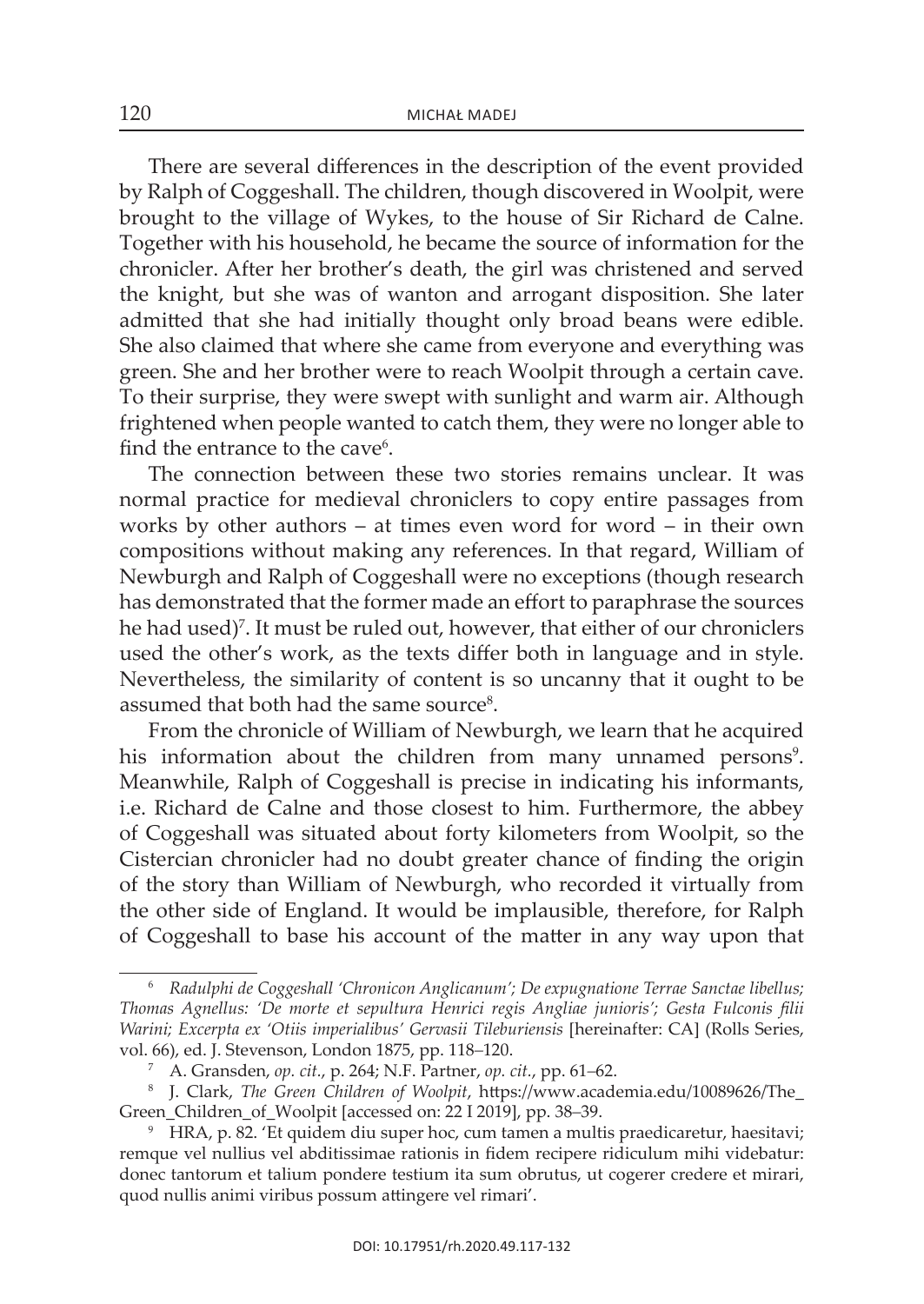by William of newburgh. Medievalist John clark, who paid particular attention to this history, proposed a very convincing hypothesis that in all probability William of newburgh learned of the story also from sir Richard de Calne, but through the Augustinians of Thetford, a town in direct vicinity of both Wykes and Woolpit<sup>10</sup>. This hypothesis seems to be additionally corroborated by the fact that the Augustinian of Newburgh was very familiar with the matters related to the part of England near Woolpit, so he must have had a way of acquiring such information, its logical source being the fraternal congregation in Thetford. Similar observation was also put forth by antonia Gransden in her work on English historiography<sup>11</sup>.

William of Newburgh specified that the discovery of green children occurred during the reign of King Stephen (1135–1154), whereas Ralph of coggeshall did not directly indicate the period when the event took place (besides the mention of Richard de Calne, but whose exact dates of life are not known)<sup>12</sup>. However, Ralph of Coggeshall set the story between two other tales, which occurred under the reigns of subsequently Henry II Plantagenet (1154–1189) and Richard I Lionheart (1189–1199). That could mean that the green children were found even several scores of years after the death of King Stephen. However, the other stories mentioned, which i will cover later in the article, were not necessarily ordered chronologically, particularly due to the fact that they constitute a digression from the narrative of the Fourth Crusade (1202–1204). Moreover, should we trust William of Newburgh, the girl from Woolpit got married and was still alive not long before the author commenced the work on his chronicle (i.e. several years before 1198). it is, therefore, rather difficult to question the information provided in *Historia rerum Anglicarum* that the children were discovered during the reign of King Stephen, between 1135 and 1154. Hence, I believe this chronological range to be the most plausible.

In this unusual tale of green children, one may recognize a motif popular for the medieval stories originating in the territories of England and Wales, that of passing through a cave to another world<sup>13</sup>. Gervase of tilbury, the author of *Otia Imperialia* and at the same time one of the people who spoke to Ralph of Coggeshall (a fact that may not have been without its influence on the structure of the latter's tale of green children), recounted how during the winter a swineherd from Derbyshire, looking

<sup>10</sup> J. clark, *op. cit.*, pp. 38*–*39.

<sup>11</sup> a. Gransden, *op. cit.*, p. 267.

<sup>12</sup> J. clark, *op. cit.*, pp. 44*–*45.

<sup>13</sup> D. Brewer, *op. cit.*, p. 7; c.c. oman, *The English Folklore of Gervase of Tilbury*, 'Folklore' 1944, 55, p. 10.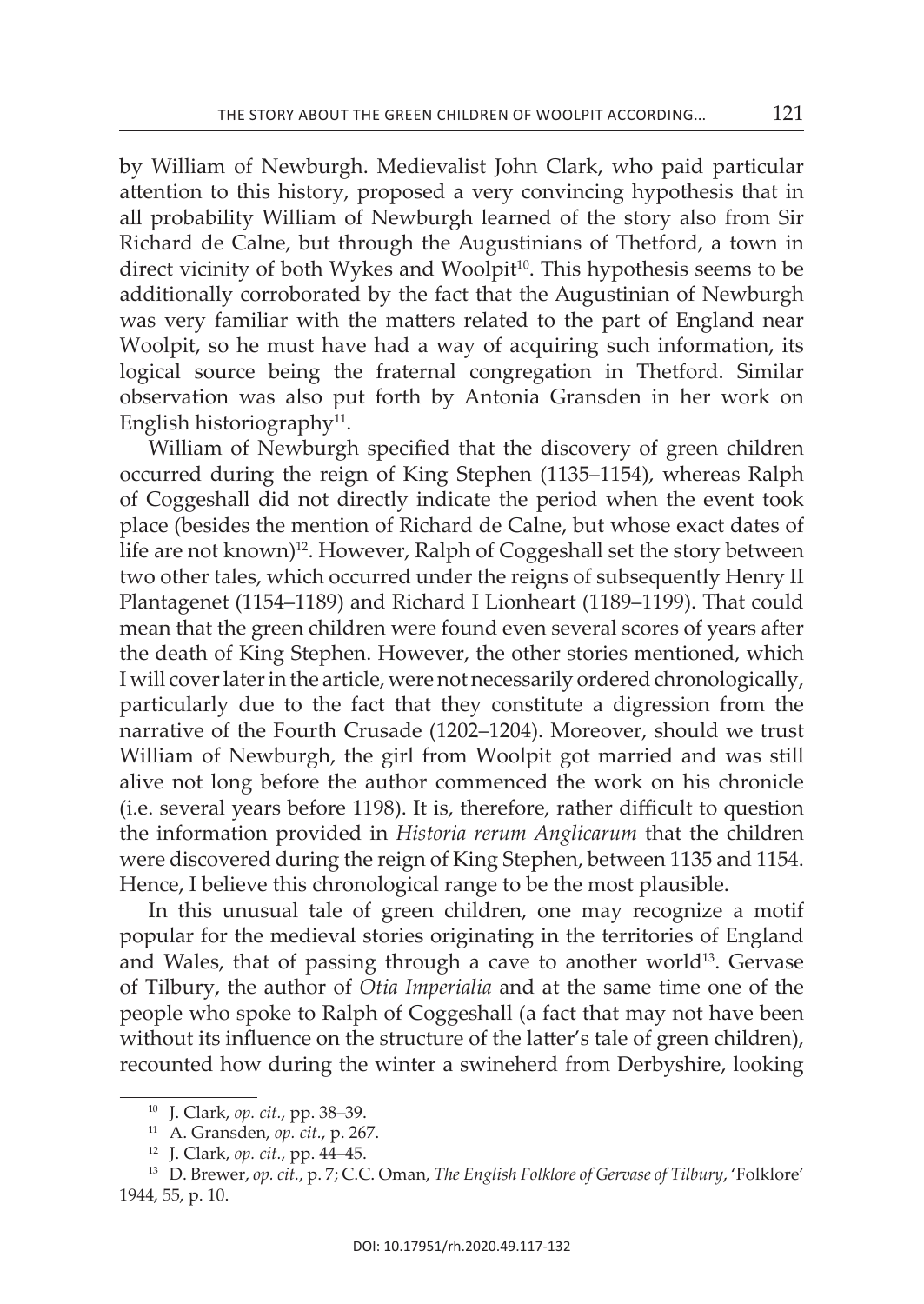for a lost pig, entered Peak cavern. he was following the path for a rather long time, when he suddenly noticed the light and the mouth of the cave on the other side, from which the Antipodes spread before him, a land where the seasons were inverted. He saw peasants working on the harvests $^{14}$ . similarly, the 12th-century poet Walter Map provides an account of how the leader of the Wild Hunt, King Herla, reached the land of dwarves, also crossing through a cave<sup>15</sup>. These creatures were to be encountered in the same way by a boy named eliodor, according to the *Itinerarium Cambriae* by a 12th-century historian Gerald of Wales; in that world, there was supposed to be a golden castle; however, its beauty was dimmed due to the poor sunlight available in the land of gnomes. Furthermore, the latter were said to be using a language akin to  $Greek^{16}$ .

There is a similar trope in the tale of green children of Woolpit, who mentioned 'Saint Martin's Land', where the language spoken was not english and everything was covered in semi-darkness. still, what would be the connection between such a world and the person of saint Martin? J. clark cites Anne Witte, a scholar who suspected the world that the children were said to have come from to be associated with the Underworld. She based her conclusions on the fact that St Martin's day (11 November) is celebrated shortly after all saints' and all souls' Days, and additionally, at its origin there was a much older celtic festival, also held in honor of the dead. although J. clarke had some reservations regarding the hypothesis, he did not refute it<sup>17</sup>.

At this juncture, two more points are worth drawing attention to, as they could corroborate the hypothesis put forth by A. Witte; the first being the fact that broad beans – initially the only source of nutrition for the green children – had been the symbol of death and corruption since the ancient times, though they were also associated with opposite phenomena, such as rebirth and fertility<sup>18</sup>. In the Middle Ages, broad beans were a popular ingredient of the lent fast, while in times of famine, they served as a replacement of bread. in spite of the above, a certain mistrust towards the beans prevailed, as physicians of the past would warn against excessive consumption thereof, for it was believed to cause dizziness, problems with sight, and torpor<sup>19</sup>.

another thing, incidentally not explored in J. clark's research, was the fact that the detail featured in William of Newburgh's version of the story,

<sup>&</sup>lt;sup>14</sup> R. Bartlett, *England Under the Norman and Angevin Kings 1075–1225*, Oxford 2000, p. 688.

<sup>15</sup> c.c. oman, *op. cit.*, p. 12.

<sup>16</sup> *Ibidem*, p. 11.

<sup>17</sup> J. clark, *Martin and the Green Children*, 'Folklore' 2006, 117, pp. 208*–*209.

<sup>18</sup> K.M. Briggs, *The Fairies and the Realms of the Dead*, 'Folklore' 1970, 81, p. 81; M.W. adamson, *Food in Medieval Times*, Westport 2004, pp. 5*–*6.

<sup>19</sup> M.W. adamson, *op. cit.*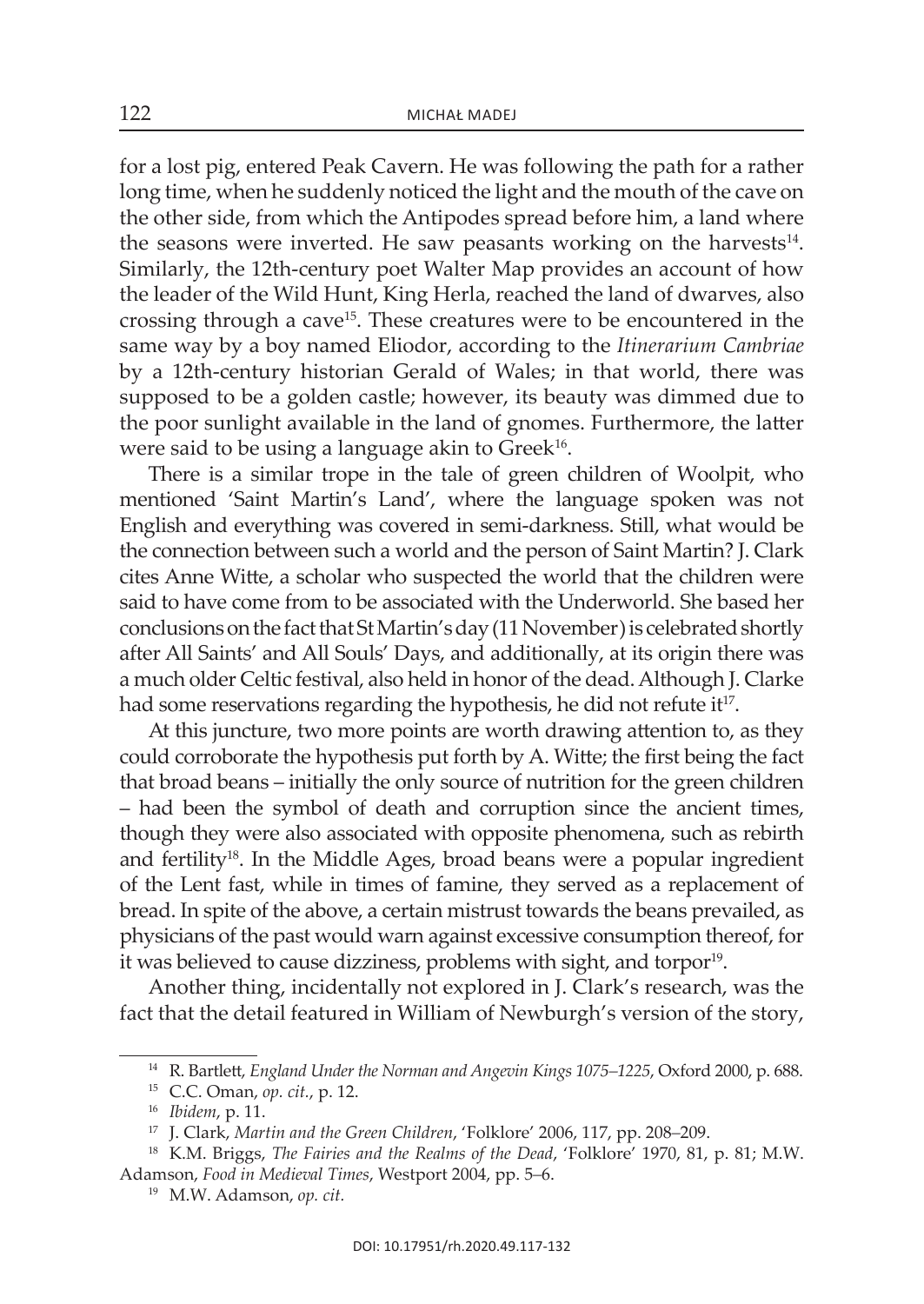picturing an undefined bright land across a great river, bears a striking resemblance to a description from a 14th century poem by an anonymous author, titled *Pearl*20. it narrates a story of a man feeling desperate after he lost his pearl. in his sorrow, he falls asleep and dreams of an unearthly beautiful garden, with a stream flowing through it, and on its other bank, there is an unknown land that he believes to be paradise. The medieval motif of an unusual land split by a river may have been popular during the times of William of Newburgh, and still active during the life of the anonymous author of *Pearl*. Perhaps the latter had access to *Historia rerum Anglicarum*, though it is a too far-reaching hypothesis, and one based on nothing more than a mere assumption.

In the context of the author of the *Pearl*, we ought to consider one more aspect of the tale of green children; namely, the very fact that they were 'green'. Indeed, the same anonymous author wrote another famous work: *Sir Gawain and the Green Knight*. there is no need to discuss the content of that story; nevertheless, the symbolism of green color in the medieval era should be briefly referred to here. Green, much as it is today, used to be associated above all with nature, spring, revival. Additionally, during the Middle Ages it was seen as related to love and sensuality<sup>21</sup>. In the case of the Green Knight, it might have symbolized spring and the vitality of nature, but also, paradoxically, evil and death. Such entirely contradictory symbolism stemmed from the belief, pervasive in medieval England, that the devil likes to wear green robes in order to deceive people, who, seeing him dressed in an easy-on-the-eye color, would be prone to being lured, unable to recognize the devil under such a guise $22$ .

however, in the investigated case of the green children, it proves rather difficult to state anything convincing, besides the fact that their unusual color must have had its symbolism and probably also a hidden meaning, no longer perceptible for readers today. it should be remembered that, as remarked by Michel Pastouoreau, we must not apply our contemporary understanding of colors to medieval works, as otherwise we risk committing an act of anachronism. We do not know how colors were perceived by medieval men. in this case, the historian is merely a prisoner of words and various kinds of literary devices<sup>23</sup>. Perhaps, in the context of what has

<sup>&</sup>lt;sup>20</sup> C.A.M. Clarke, *Signs and Wonders: Writing Trauma in Twelfth-Century England,* 'Reading Medieval Studies' 2009, 35, p. 73.

<sup>21</sup> J. hutchings, *Folklore and Symbolism of Green*, 'Folklore' 1997, 108, pp. 56*–*57.

<sup>22</sup> D. Brewer, *The Colour Green*, in: *A Companion to the Gawain-Poet*, eds. D. Brewer, J. Gibson, woodbridge 1997, pp. 184–185.

<sup>&</sup>lt;sup>23</sup> M. Pastoureau, Średniowieczna gra symboli, transl. H. Igalson-Tygielska, Warszawa 2006, pp. 133*–*135.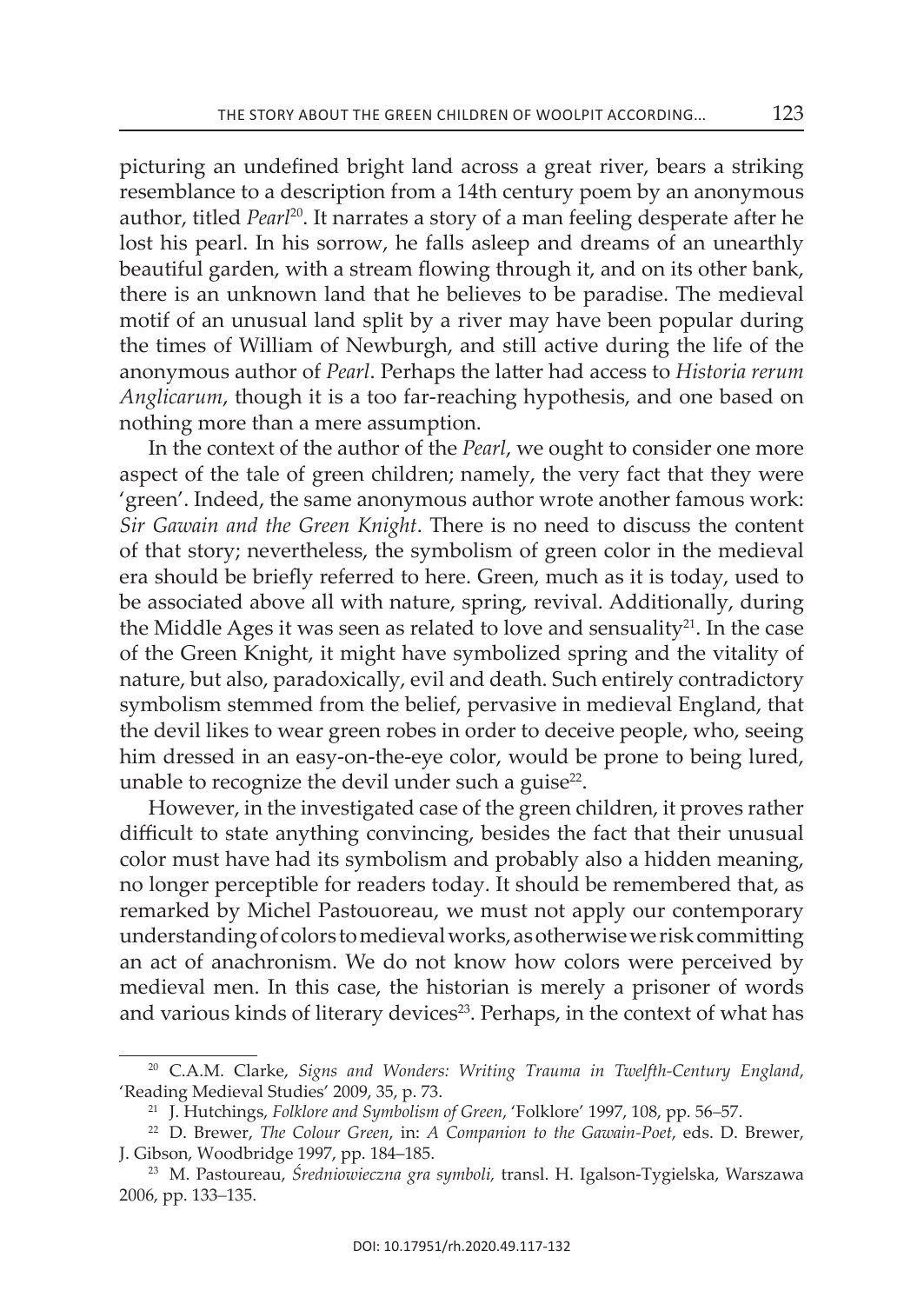already been written here about 'Saint Martin's Land', as a place having much in common with the Underworld, the green color of the children might symbolize, similarly to that of the Green Knight, simultaneously life and death, particularly if we bear in mind that over time the children lost their unusual hue, acquiring more humane tone of skin complexion. It would symbolize the passing from death to life, the revival occurring overground. I will return to the matter later.

The wider interest in the story of the green children of Woolpit dates back to the end of the 16th century, and the first edition of *Historiae rerum Anglicarum*. in 1610, the work was reissued in an edition where next to the tale of the green children was presented the version written in Ralph of coggeshall's chronicle24. the first reactions to the story that we know of radically differ from one another. william of Camden in his *Britannia*   $(1586)$  saw the tale as a hoax. Meanwhile, the humanist Robert Burton in *Anatomy of Melancholy* (1621) expressed his conviction that (for whatever reason) the green children had fallen to woolpit from the Moon. Francis Godwin, the Bishop of Hereford, shared that opinion, which he reiterated in his book *Man in the Moone* (written between 1626 and 1629). The only difference is, however, that the latter story was one of the first works of science-fiction, it is therefore possible that its author did not treat the Woolpit tale with much earnestness, unlike R. Burton<sup>25</sup>.

The tale of green children came to stir people's imagination starting from 1850, when it was popularized in *Fairy Mythology* by folklorist thomas Keightley, the first to publish the story (in the version of Ralph of Coggeshall) not in Latin, that most could not understand, but in English. In this work, the medieval narrative was treated as a folk tale, and the green children were regarded as fairies<sup>26</sup>. Regrettably, the closer to our times, the more we can expect pseudoscientific associations with 'little green men', Martians, and extra-terrestrial civilizations; much could be written about that.

However, more attention is due to those who, believing in literal character of the transmitted content, attempted to approach the issue rationally and scientifically, though their conclusions at times prove difficult to accept. I am referring here, most of all, to Derek Brewer and Paul Harris. Both scholars believed the children quite simply got lost in the forest and could not return home, and – due to malnutrition – went down with chlo-

<sup>&</sup>lt;sup>24</sup> J. Clark, 'Small, Vulnerable ETs': The Green Children of Woolpit, 'Science Fiction Studies' 2006, 33, pp. 210*–*211.

<sup>25</sup> *Ibidem*, pp. 210*–*213; s. Hutton, *'The Man in the Moone' and the New Astonomy: Godwin, Gilbert, Kepler, 'Etudes Epistémè' 2005, 7, pp. 3–5; H.W. Lawton, Bishop Godwin's 'Man in the Moone'*, 'The Review of English Studies' 1931, 7, pp. 38-39.

<sup>26</sup> J. clark, *'Small, Vulnerable ETs'*, p. 215.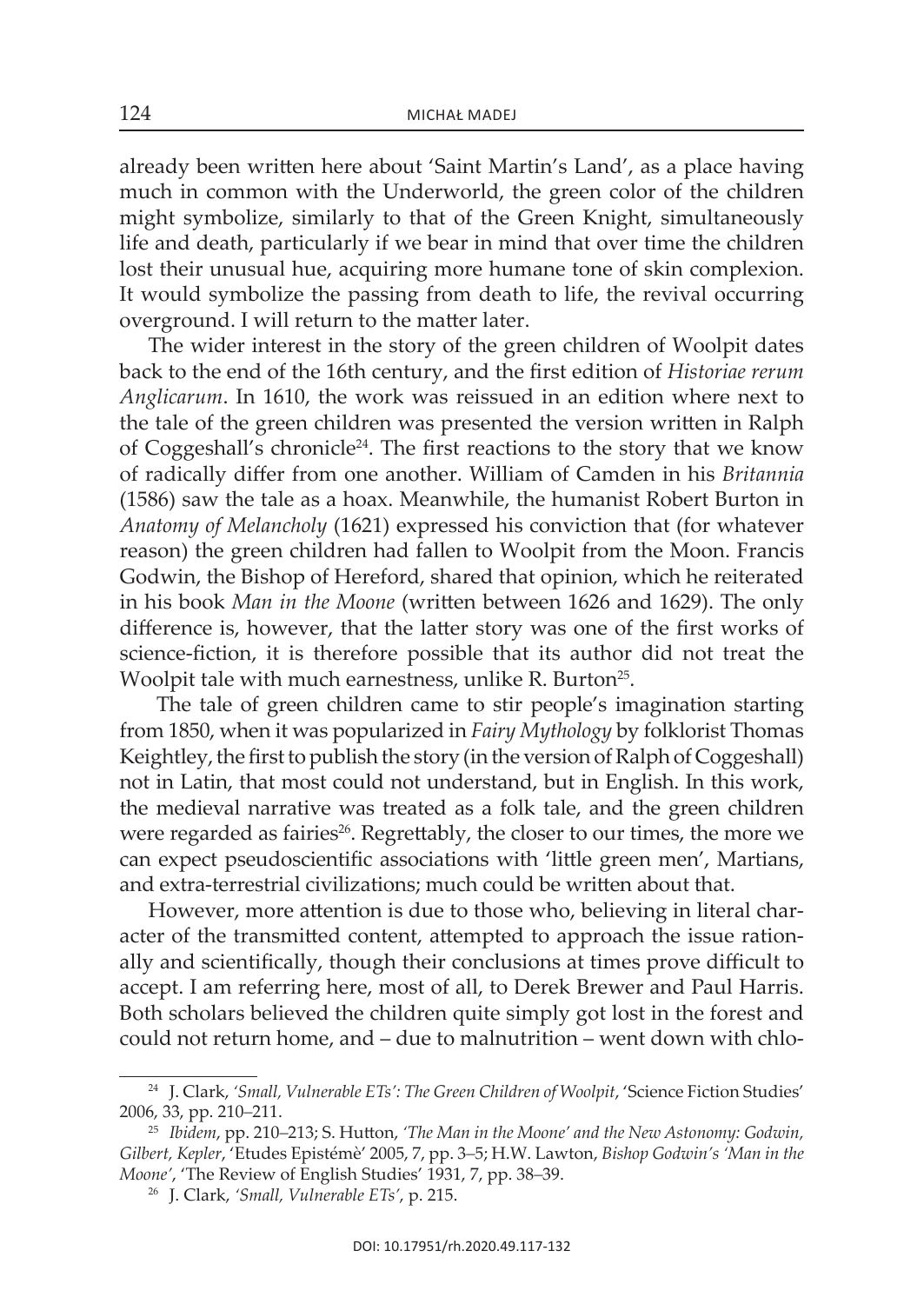rosis, i.e. 'the green sickness', a form of anemia, resulting in a characteristic greenish hue of the skin<sup>27</sup>. However, the hypothesis does not stand up to criticism, for it would mean that many persons in 12th-century England suffered from green skin. in this particular case, were we to believe the story at face value, the tone of green of the children's skin must have been something unprecedented and unusual, exceeding the imagination of the inhabitants of Woolpit.

Furthermore, P. harris was of the opinion that the children had hailed from a family of Flemish immigrants. They were to have been orphaned in 1173, when approximately three thousand Flemish mercenaries fell in the Battle of Fornham st Martin (during a rebellion against the rule of Henry II Plantagenet). That would explain the unknown language spoken by the children<sup>28</sup>. However, it is not easy to accept that theory either, for even though it seems intriguing (particularly due to the toponym which could be identified as 'st Martin's Land'), it contradicts the chronology, because – as mentioned above – William of Newburgh clearly indicated that the green children were discovered during the reign of King stephen, i.e. between 1135 and 1154. i have my doubts as to a potential mistake made by the chronicler, especially since William of Newburgh lived in the times of the Battle of Fornham st Martin.

Perhaps the basic error displayed by these and many other scholars lies in their attempts to analyze the tale of green children as separate from the entire work or at least from a major section thereof. in such a situation, we are unable to outline the wider context, nor could we determine the purpose the chronicler might have had in featuring such a passage, and whether its message should be considered plausible, or indubitably false. In fact, the chronicles of William of Newburgh and of Ralph Coggeshall constitute two great tales of the English (or, indeed, still Anglo-Norman) people. I have deliberately used here the term 'tale', even though we tend to define chronicles as factual accounts of chronologically organized events, because – as pointed out by Hayden white – chronicles underwent transformations and, enriched by certain motifs, they turned into nothing else than tales (H. White referred to this process as 'fabularisation')<sup>29</sup>. In my opinion, it is only after we have analyzed the history of the green

<sup>27</sup> D. Brewer, *Wonder*, pp. 182*–*183; P. harris, *The Green Children of Woolpit: a 12th Century Mystery and its Possible Solution*, 'Fortean studies' 1998, 4, p. 89.

<sup>28</sup> P. harris, *op. cit.*, pp. 90*–*92.

<sup>&</sup>lt;sup>29</sup> H. White, *Tekst historiograficzny jako artefakt literacki*, transl. M. Wilczyński, in: idem, Poetyka pisarstwa historycznego, transl. and eds. E. Domańska, M. Wilczyński, Kraków 2010, p. 82; idem, *Fabularyzacja historyczna a problem prawdy*, transl. E. Domańska, in: idem, *Poetyka pisarstwa*, pp. 211*–*212.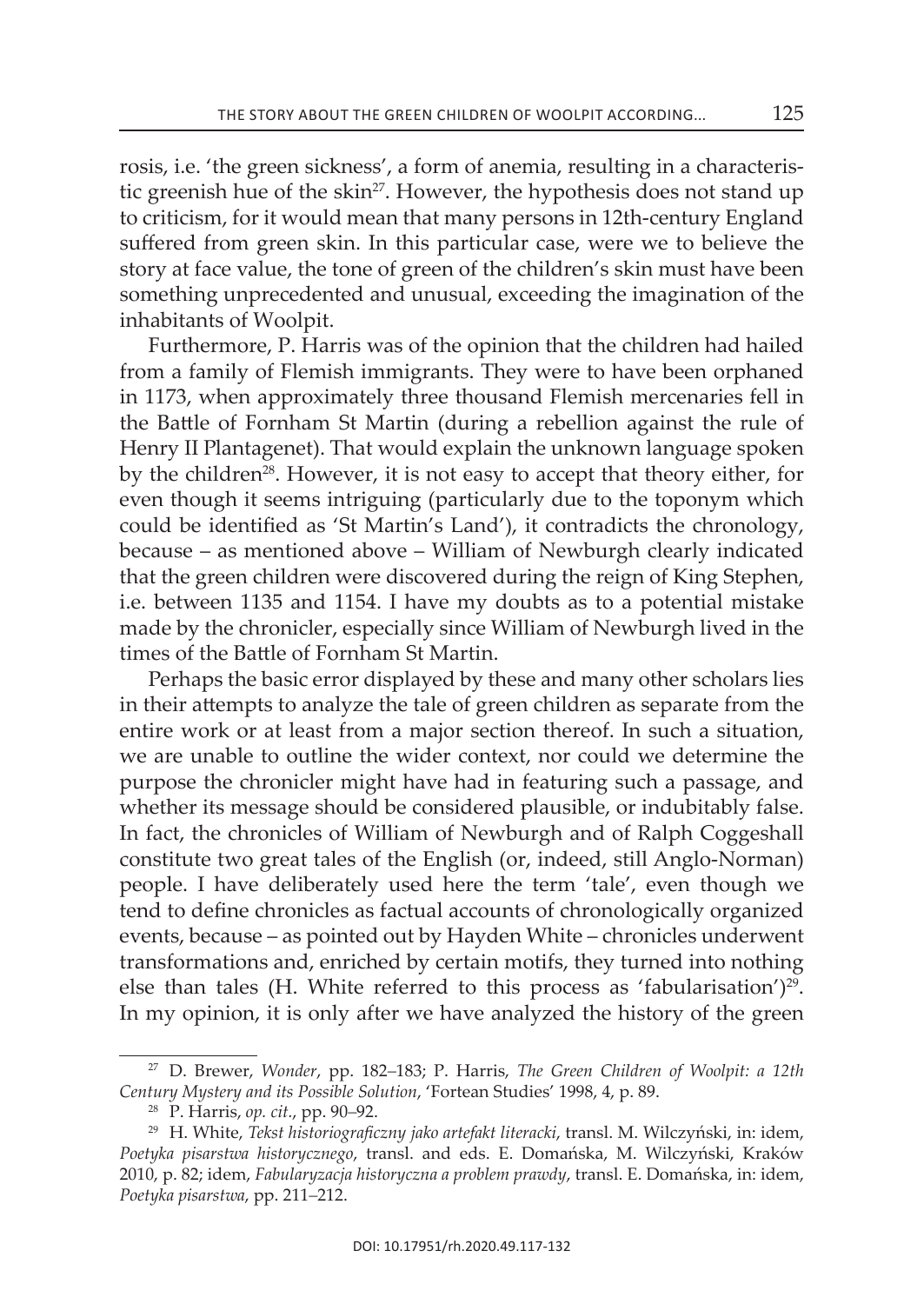children of Woolpit on the basis of larger fragments drawn from both chronicles, will we be able to put forth hypotheses and seek answers to these intriguing questions.

In the case of *Historia rerum Anglicarum* by William of Newburgh, the story of the green children of Woolpit is one in a series of four subsequent tales. Before moving on to present them, the chronicler discussed internal affairs, finishing in 1153 with william Fitzherbert returning to the Archdiocese of York, and his rapid demise a year later<sup>30</sup>. Whereas, after he narrated the four stories, William of Newburgh returned to English matters and described the deeds of Prince Henry Plantagenet, the future King Henry II, and the death of Eustace (1153), the son of King Stephen, a development that helped to end the Anarchy in England<sup>31</sup>.

I will now present short outlines of the four stories. The first of these  $(1)$  was that of the discovery of the green children. The following one  $(2)$ reports an event when after the breaking of a rock two creatures resembling greyhounds were found, both alive even though in the rock they had no access to air. One of them soon died, while the Bishop of Winchester, Henry, took care of the other one. in the third tale (3), similarly, a toad was discovered with a golden chain around its neck. The sight was said to have been so shocking that the rock was reassembled and once again buried in the ground together with the animal. Meanwhile, the final piece (4) tells the story of a drunkard who accidentally came across a passage through the mountains and reached an unusual banquet held on the other side. He was able to steal a beautiful chalice from there, which later came to be the property of King Henry I Beauclerc (1100–1135)<sup>32</sup>.

All four stories noted down by the chronicler share a common motif, that is the discovery of something situated at some depth underground. Each discovery to a certain extent challenges the existing order. According to catharine clarke, the author of an enticing work titled *Signs and Wonders: Writing Trauma in Twelfth-Century England*, William of newburgh was composing his work under the influence of strong emotions associated with the situation in England after the civil war of 1135–1153 (i.e. the Anarchy), which interrupted the political order of the country in such a way that the *Anglo-Saxon Chronicle* spoke of those times that it was when 'christ and His saints were asleep<sup>'33</sup>. According to the interpretation submitted

<sup>30</sup> hra, pp. 80*–*82.

<sup>31</sup> *Ibidem*, pp. 87*–*90.

<sup>32</sup> *Ibidem*, pp. 84*–*87 (the three latter stories were grouped in the chapter *De quibusdam prodigiosis*).

<sup>33</sup> *English Historical Documents*, vol. 2, eds. D. Douglas, G. Greenaway, london 1953, p. 200; 'they said openly that christ and his saints were asleep'.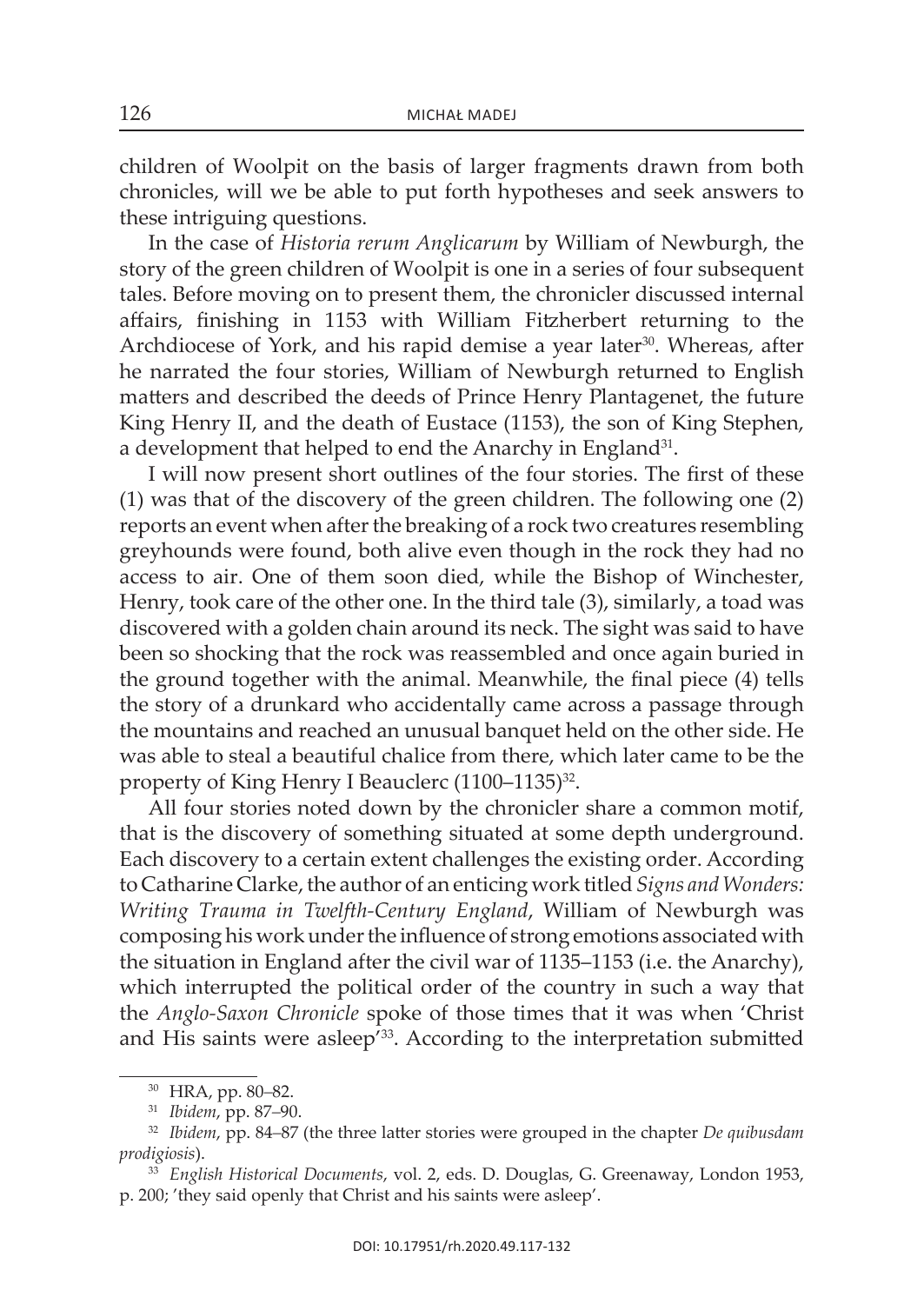by c. clarke, all the abovementioned stories express certain internal restlessness, the trauma experienced by William of Newburgh. On her reading of the narratives, the once-green girl and the dog taken on by the Bishop are a testament to becoming adjusted to England's new situation. the reburied toad, in turn, indicates the consciousness of some evil that has to be completely removed from memory, and the chalice, though nothing out of the ordinary, was beautiful and constituted a souvenir of the place where it had been snatched away from  $34$ .

The way that the tales were interpreted by C. Clarke constitutes a very intriguing and worth-noting hypothesis; however, I do not understand why the author limited herself to the period of the Anarchy. I believe that these passages from the chronicle by William of Newburgh, particularly the one most interesting for us, could be interpreted more extensively if we returned to the year 1066, that marked the beginning of all the Kingdom's misfortunes: the removal of old english aristocracy, the introduction of a new model of exercising authority (expressed for instance by the principle – in force in England and practically absent throughout Europe – that 'vassal of my vassal *is* my vassal'), the imposed system of castle-building (virtually unknown in England until then), the powerful infiltration of the culture of the conquerors from Normandy, and in the long run owing to mixed marriages, the gradual assimilation of the invaders with the former Anglo-Saxons<sup>35</sup>. William of Newburgh, who considered himself to be an Englishman<sup>36</sup>, was no doubt perfectly aware of all of the above. Speaking here of trauma, much like the medievalist Elisabeth van Houts, I would consider the specific burden of experiences that William of Newburgh must have inherited from his parents, or perhaps grandparents; burden that subconsciously transpires – to a greater or lesser extent – throughout his chronicle<sup>37</sup>.

In such circumstances, one could venture into such an interpretation of the tale of green children, in the version of it narrated by William of Newburgh, according to which the facts of their loss of green hue, their acquiring the language of the villagers of Woolpit, and their eating whatever the latter would eat, seem to mirror the transition period from the Anglo-Saxon to the English community (in today's understanding of the word).

<sup>34</sup> c.a.M. clarke, *op. cit.*, pp. 66–73.

<sup>35</sup> cf. also J.J. cohen, *Green Children from Another World, or the Archipelago in England*, in: *Cultural Diversity in the British Middle Ages. Archipelago, Island, England*, ed. idem, Basingstoke 2008, pp. 85–88.

<sup>&</sup>lt;sup>36</sup> The Introduction of HRA opens with the words: 'Historiam gentis nostrae, id est, anglorum [...]', p. 11.

<sup>&</sup>lt;sup>37</sup> E. van Houts, *The Trauma of 1066*, 'History Today' 1996, 46, pp. 9–15.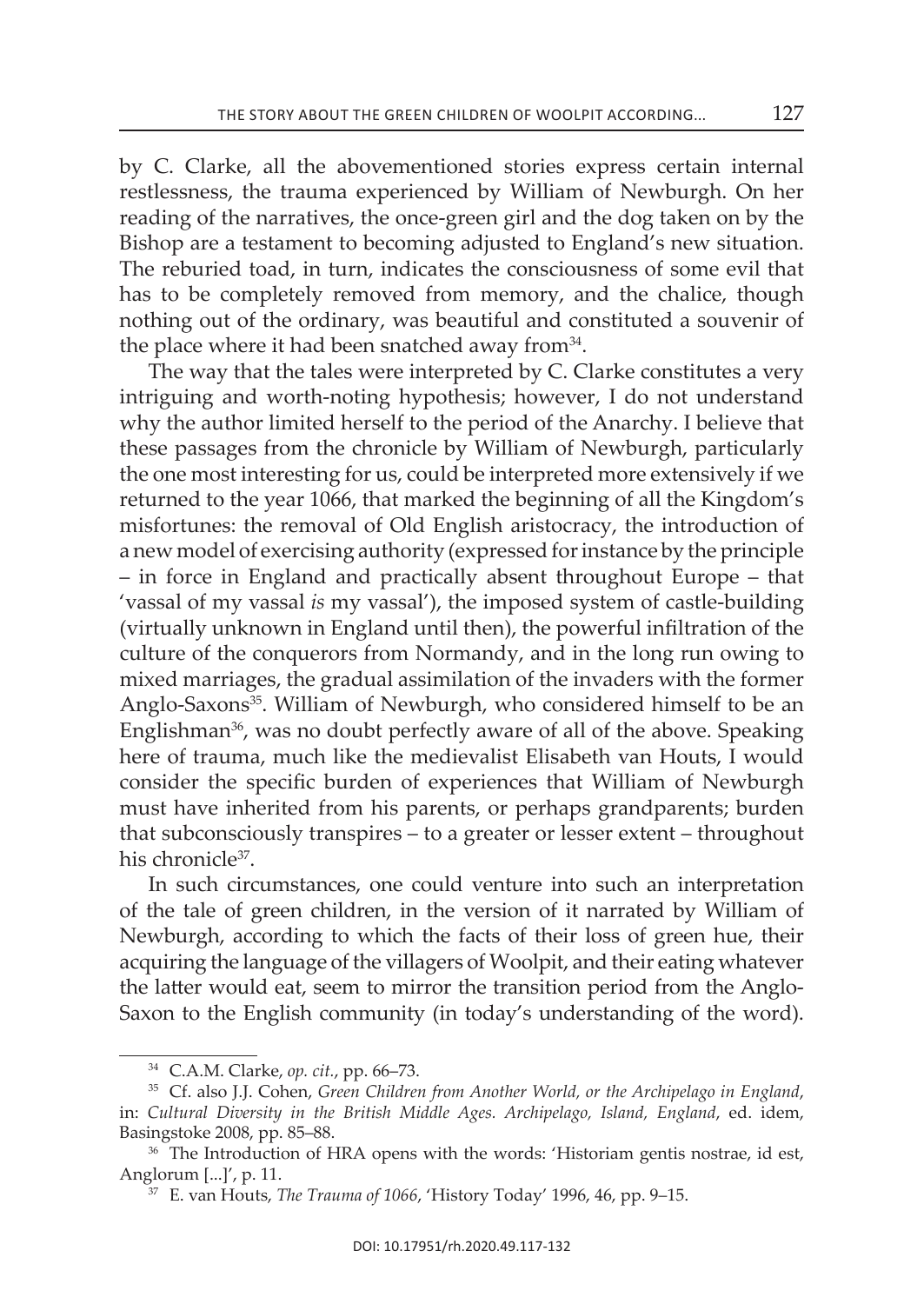thus, the girl from the story would have a double identity. she remembered her own childhood and her roots, but she then became one with the people from England, and even married a man out of her world. On such a reading, the tale would constitute a vehicle for the chronicler's personal beliefs, his thoughts and life experiences. Green children would constitute an alien element, a symbol of the Normans, who over a relatively short period underwent complete assimilation among the subdued inhabitants of England<sup>38</sup>.

Now, if we take a wider look at where the story of green children was situated in the work of Cistercian Ralph of Coggeshall, we will find a similar series of several tales, intertwined into a single major motif. in the case of *Chronicon Anglicarum*, however, it is not related to the political situation in England, but to the Fourth Crusade (in which Cistercians had an important role to play, as Pope innocent iii commanded their congregation to herald the Crusade; many Cistercians participated in the expedition) $39$ . At some point in his chronicle, Ralph of Coggeshall made a digression and, much like William of Newburgh, narrated four brief tales.

The first of those  $(1)$  is about a wild man – with a pointy beard and matted hair – pulled out of the sea, who said nothing and was religiously indifferent. For some time, he was a ward of a certain knight; however, he later escaped back to the sea<sup>40</sup>. The next (2) is the story of the green children of woolpit. a later section (3) demonstrates the traces of the presence of giants in the country: their footprints, humongous teeth and skulls, as well as the discovery of an unusually tall man<sup>41</sup>. The final tale in the cycle (4) is about a fantastic spirit, named Malekin, who lived among the family of osbern de Bradwell in Dagworth. Malekin spoke in a child's voice and could be visible or invisible as he saw fit, he was also able to eat and people could touch him<sup>42</sup>. Following these four accounts, two other, longer stories can be found, associated with France, that concern heresy and piety, with the main narrative returning to the Fourth Crusade<sup>43</sup>.

As pointed out by researcher Elizabeth Freeman, the common feature of the four stories is that they speak of the bodily appearance of the beings

- <sup>42</sup> *Ibidem*, pp. 120–121.
- <sup>43</sup> *Ibidem*, pp. 121–129.

<sup>&</sup>lt;sup>38</sup> For an extensive treatment of the assimilation of Norman invaders, see: H. Thomas, The English and the Normans: Ethnic Hostility, Assimilation, and Identity 1066 – c. 1220, Oxford 2005, pp. 56–69.

<sup>&</sup>lt;sup>39</sup> E. Freeman, *Narratives of a New Order: Cistercian Historical Writing in England, 1150– 1220*, turnhout 2002, p. 204.

<sup>40</sup> Ca, pp. 117–118.

<sup>41</sup> *Ibidem*, p. 120.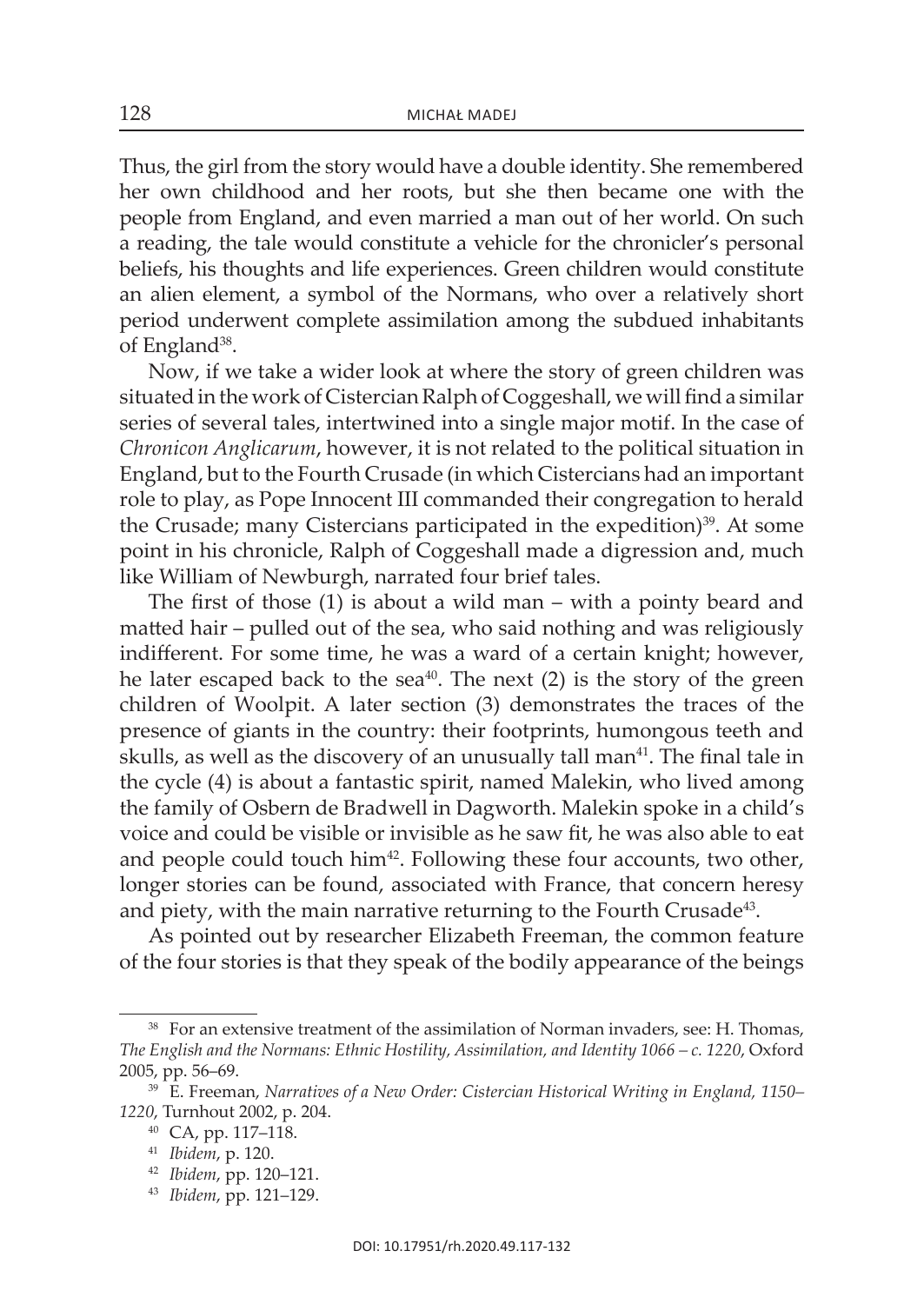described in them. These resembled people but possessed qualities entirely divergent from the norm, in terms of their looks, color, and size. Now, in the Middle Ages the body was a significant metaphor of the entire society. a healthy body would symbolize a well-operating society, whereas a disfigured one served as the image of a society prone to disintegration. Furthermore, the body was the abode of the soul, which was incomplete without it; hence, at resurrection it would be revived with the body, a teaching particularly preached by St Bernard of Clairvaux. Therefore, any relics free of corruption or exuding a pleasant smell were treated with great reverence as a token of sanctity<sup>44</sup>.

In all four tales presented by Ralph of Coggeshall, the bodies of the persons have certain inhumane elements; thus, they hardly fit into the society, or even constitute a threat to it. According to E. Freeman, by that device the chronicler wanted to direct the attention of his readers to the danger of the 'Other'. Admittedly, attempts can be made at taming what is the 'Other', as in the cases of the green children and the spirit Malekin. However, they are not always successful<sup>45</sup>. Perhaps it was for that reason that the chronicler referred the stories within his narrative of the Fourth crusade: in order to provide examples that would further stimulate the imagination of a medieval reader or listener, when writing about the contacts between christians and Muslims, and indeed, considering the actual fate of that expedition, when writing of the cultural differences between the Western and Eastern branch of christianity.

The above hypothesis, remarks and comments certainly do not exhaust all problems posed by the medieval story of the green children of Woolpit narrated by William of Newburgh and Ralph of Coggeshall. Additionally, this article does not try to find the answer to the crucial question of whether the children actually did exist. There is a common consensus that to every legend and story of the bygone eras there is a grain of truth. It seems to me that so it is also with regard to those children and the point of origin for the story may have been an actual emergence of strange looking people. however, only boundless faith would enable one to accept the fact that these people had come from another world. Such a method of reading the chronicle records must lead one astray. if the green children did exist, the form of their existence must have been different from how it was presented, with their appearance and subsequent fates largely filled in benefit the narrative for the purposes intended by the chroniclers. Obviously, one

<sup>44</sup> e. Freeman, *op. cit.*, pp. 210–213.

<sup>45</sup> *Ibidem*.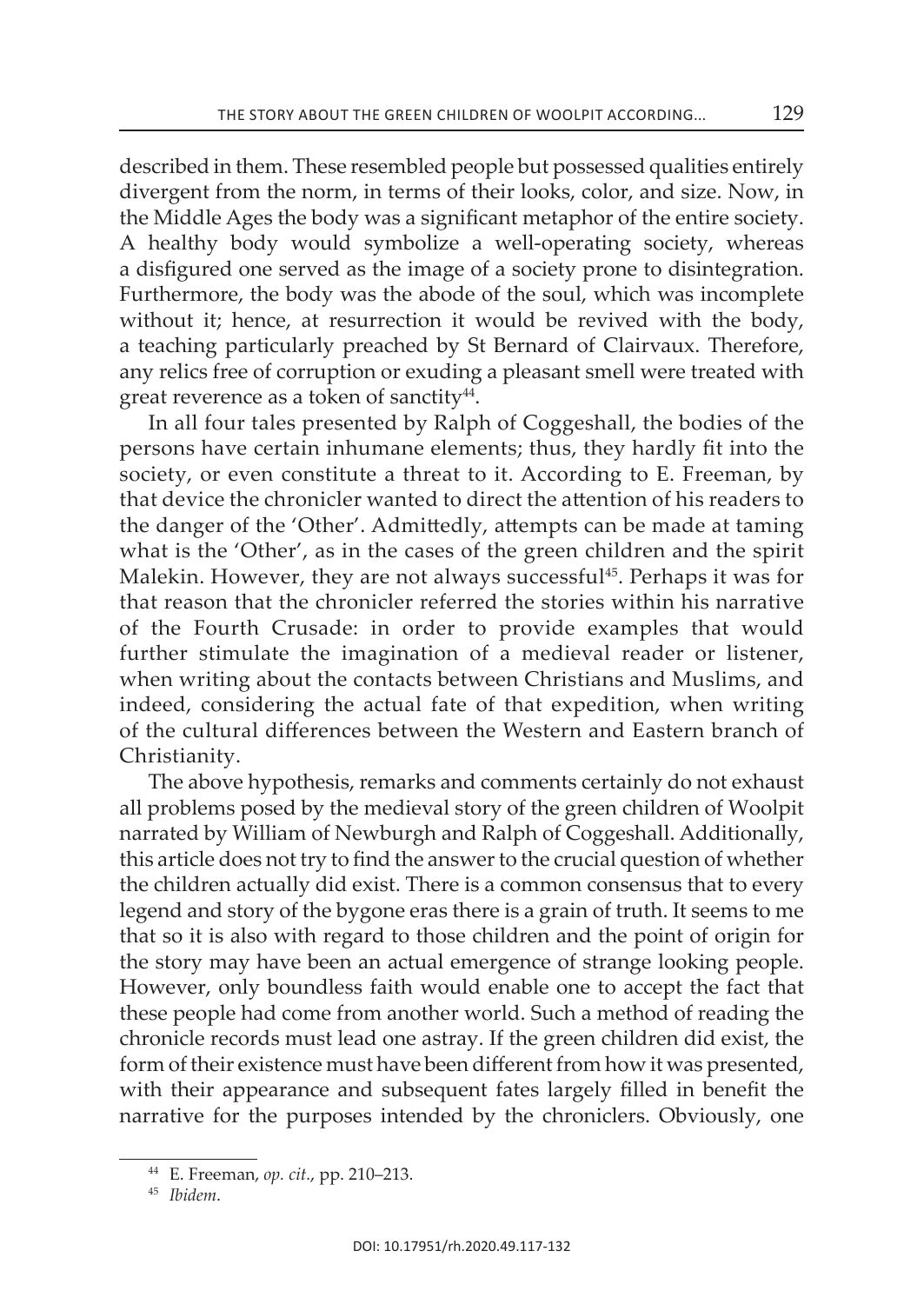must remember that part of the story may have been invented by the children themselves<sup>46</sup>.

I tried here to carefully analyze both versions of the story and confront them with the existing research results. Concurrently, I made a goal of studying the tale of green children within the framework of a broader context, not merely as a fragment that could exist separately of the entire work. For it constitutes a crucial and inextricable component of both chronicles, which by way of fabularisation became themselves major tales in the history of England.

For that reason, the story of green children of Woolpit, despite relatively minor differences between the version by William of Newburg and that by Ralph Coggeshall, in all likelihood served two entirely different functions, regardless of how much truth the story holds. it proved intriguing for the pair of chroniclers, who using its plot, whether consciously or not, conveyed their own thoughts, considerations and experiences. in the case of *Historiae rerum Anglicarum*, one can posit a hypothesis that the tale from Woolpit reflected the anxiety experienced by William of Newburgh – a chronicler who considered himself to be english, but lived in an Anglo-Norman society. Meanwhile, for Ralph Coggeshall, it may have had a didactic function, directing the readers of *Chronicon Anglicanum*  to the threats stemming from what is different and unknown. The above interpretations do not claim to be the only readings of the narrative of green children, one that is bound to forever remain a mystery, unless a new, as yet unknown, historical source is discovered.

(translated by LinGua LaB)

<sup>&</sup>lt;sup>46</sup> N. Orme, *The Culture of Children in Medieval England*, 'Past & Present' 1995, 148, p. 75. the author of the article, in a fragment pertaining to the children's visions, with regard to the events of Woolpit indicated the fact some part of the story of green children may have originated in the childrens' own imagination. today, we are no longer able to verify which elements in both versions of the medieval story were provided by adults and which by children. However, it should be remembered that such an eventuality does exist.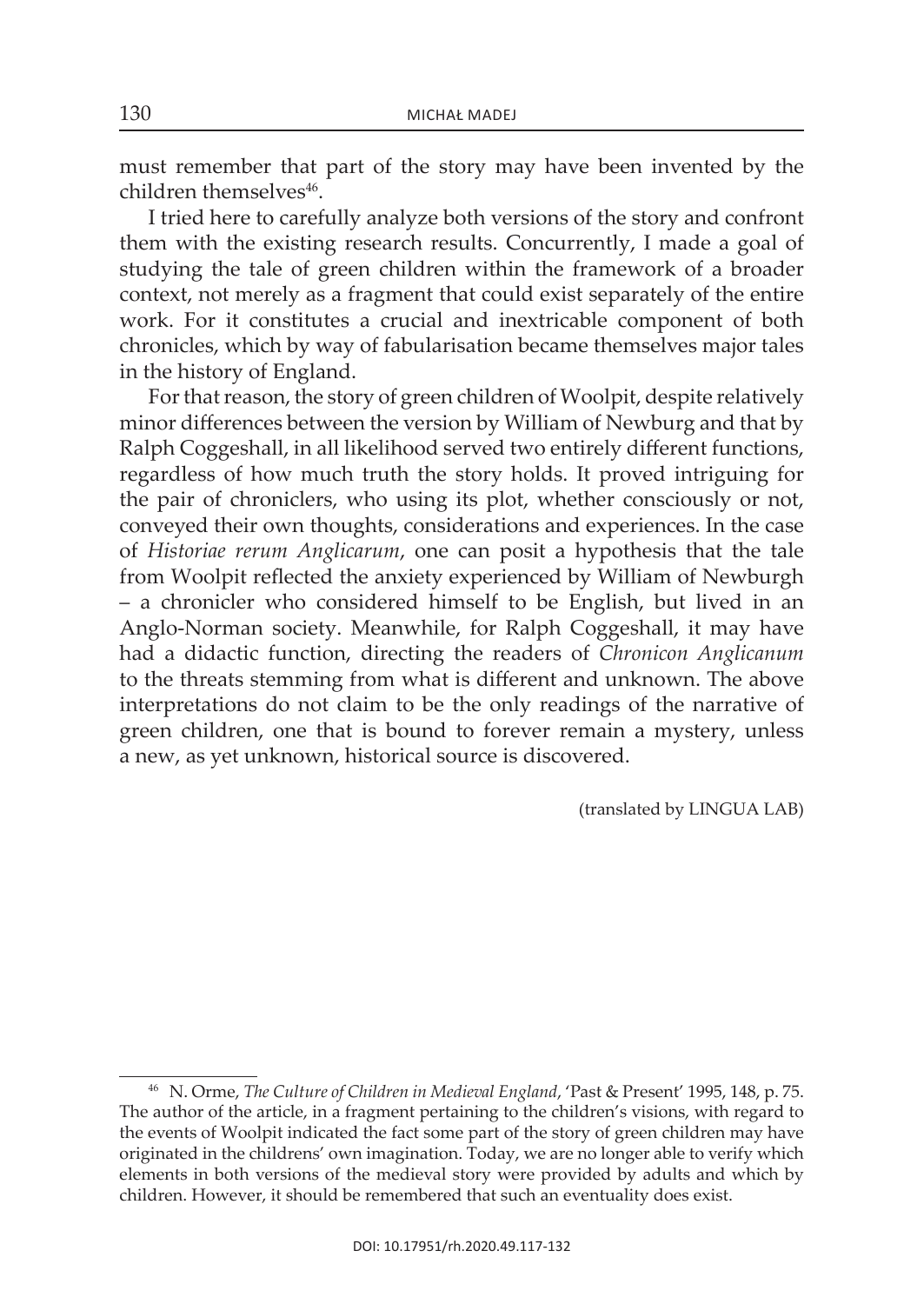#### **REFERENCES**

#### **Printed sources**

*English Historical Documents*, vol. 2, eds. D. Douglas, G. Greenaway, london 1953. *'Historia rerum Anglicarum' of William of Newburgh,* in: *Chronicles of the Reigns of Stephen,* 

*Henry II and Richard I* (Rolls Series, vol. 82), ed. R. Howlett, vol. 1, London 1884. *Radulphi de Coggeshall 'Chronicon Anglicanum'; De expugnatione Terrae Sanctae libellus; Tho-*

*mas Agnellus: 'De morte et sepultura Henrici regis Angliae junioris'; Gesta Fulconis filii Warini; Excerpta ex 'Otiis imperialibus' Gervasii Tileburiensis* (Rolls Series, vol. 66), ed. J. stevenson, london 1875.

#### **studies**

adamson M.W., *Food in Medieval Times*, Westport 2004.

- Bartlett R., *England Under the Norman and Angevin Kings 1075–1225*, Oxford 2000.
- Brewer D., *The Colour Green*, in: *A Companion to the Gawain-Poet*, eds. D. Brewer, J. Gibson, Woodbridge 1997.
- Brewer K., *Wonder and Skepticism in the Middle Ages*, london 2016.
- Briggs K.M., *The Fairies and the Realms of the Dead*, 'Folklore' 1970, 81.
- clark J., *'Small, Vulnerable ETs': The Green Children of Woolpit*, 'science Fiction studies' 2006, 33.
- clark J., *Martin and the Green Children*, 'Folklore' 2006, 117.
- Clarke C.A.M., *Signs and Wonders: Writing Trauma in Twelfth-Century England*, 'Reading Medieval studies' 2009, 35.
- cohen J.J., *Green Children from Another World, or the Archipelago in England*, in: *Cultural Diversity in the British Middle Ages. Archipelago, Island, England*, ed. J.J. cohen, Basingstoke 2008.
- Freeman E., *Narratives of a New Order: Cistercian Historical Writing in England, 1150–1220*, Turnhout 2002.
- Gransden A., *Historical Writing in England c.* 550 c. 1307, London 1974.
- harris P., *The Green Children of Woolpit: a 12th Century Mystery and its Possible Solution*, 'Fortean studies' 1998, 4.
- Houts van E., *The Trauma of 1066*, 'History Today' 1996, 46.
- hutchings J., *Folklore and Symbolism of Green*, 'Folklore' 1997, 108.
- Hutton S., 'The Man in the Moone' and the New Astonomy: Godwin, Gilbert, Kepler, 'Etudes epistémè' 2005, 7.
- Lawton H.W., *Bishop Godwin's 'Man in the Moone'*, 'The Review of English Studies' 1931, 7. oman c.c., *The English Folklore of Gervase of Tilbury*, 'Folklore' 1944, 55.
- Orme N., *The Culture of Children in Medieval England*, 'Past & Present' 1995, 148.
- Partner n.F., *Serious Entertainments. The Writing of History in Twelfth-Century England*, chicago 1977.
- Pastoureau M., *Średniowieczna gra symboli*, transl. h. igalson-tygielska, Warszawa 2006.
- thomas h., *The English and the Normans: Ethnic Hostility, Assimilation, and Identity 1066 c. 1220*, oxford 2005.
- Watkins c., *Memories of the Marvellous in the Anglo-Norman Realm*, in: *Medieval Memories. Men, Women and the Past, 700-1300, ed. E. van Houts, London 2001.*
- White H., *Fabularyzacja historyczna a problem prawdy*, transl. E. Domańska, in: H. White, *Poetyka pisarstwa historycznego*, transl. and eds. e. domańska, M. wilczyński, kraków 2010.
- White h., *Tekst historiograficzny jako artefakt literacki*, transl. M. wilczyński, in: H. white, *Poetyka pisarstwa historycznego*, transl. and eds. e. domańska, M. wilczyński, kraków 2010.